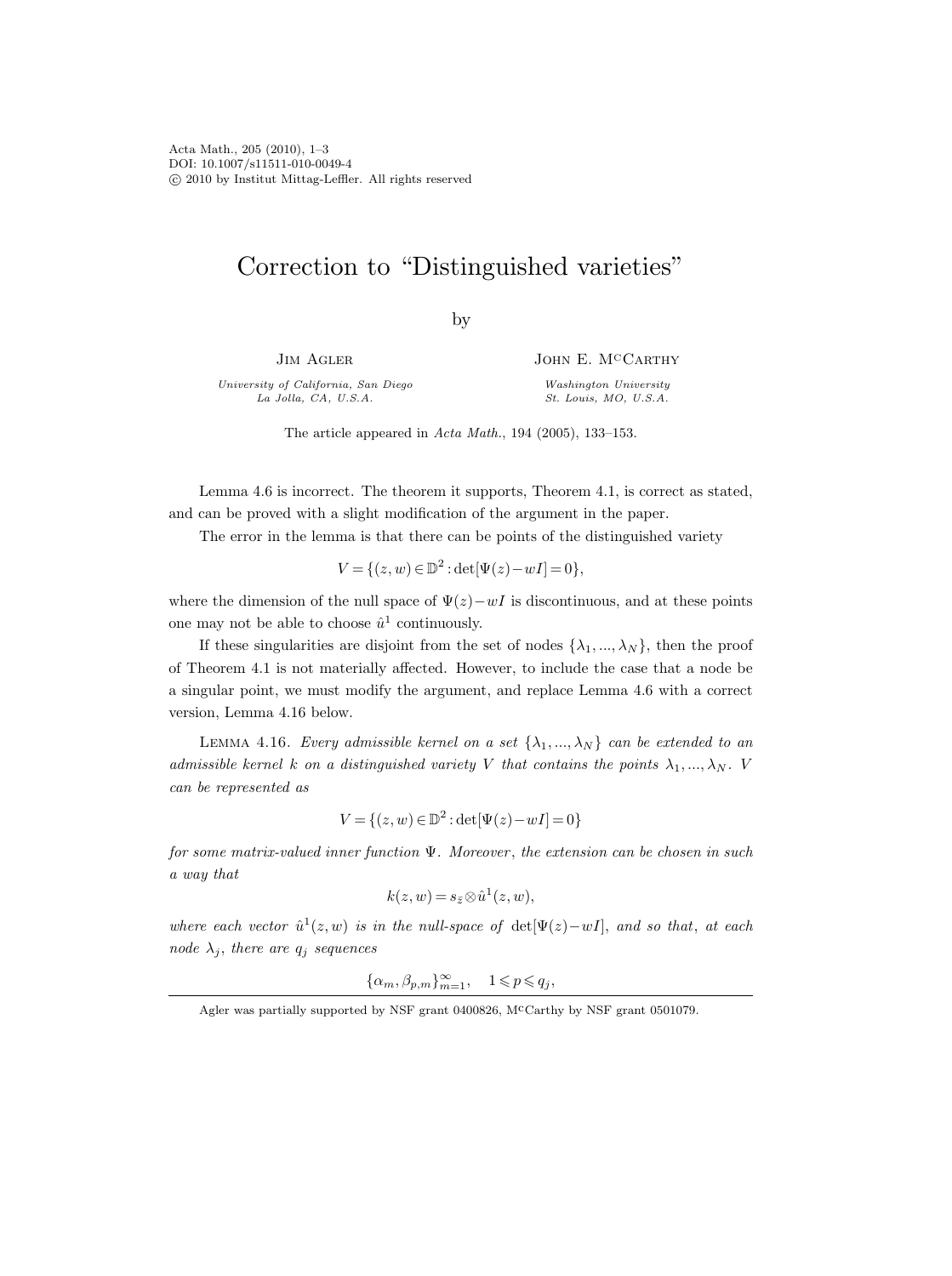that converge to  $\lambda_j$  and such that the vector  $\hat{u}^1(\lambda_j)=u_j^1$  is the limit of vectors in the linear span of

$$
\{\hat{u}^1(\alpha_m, \beta_{p,m}) : 1 \leqslant p \leqslant q_j\}.
$$

Proof. Everything in the proof of Lemma 4.6 is correct except for the assertion that  $(\hat{u}^1, \hat{u}^2)$  can be chosen continuously. We wish to show that these vectors can be chosen so that the conclusion of Lemma 4.16 holds.

Fix some node,  $\lambda_1$  say. By Gaussian elimination, after permutation of the coordinates, there are analytic functions  $f_{ij}$ ,  $1 \leq i \leq j \leq d_1$ , on a neighborhood of  $\lambda_1$  such that

$$
\text{Ker}(\Psi(z) - wI) = \text{Ker}\begin{pmatrix} f_{11}(z,w) & f_{12}(z,w) & \dots & f_{1d_1}(z,w) \\ 0 & f_{22}(z,w) & \dots & f_{2d_1}(z,w) \\ \vdots & \vdots & \ddots & \vdots \\ 0 & 0 & \dots & f_{d_1d_1}(z,w) \end{pmatrix},
$$

and, moreover, the diagonal functions  $f_{11}$  through  $f_{rr}$  do not vanish at  $\lambda_1$ , and the functions  $f_{jj}$  do vanish for  $r < j \le d_1$ .

Note that the zero sets of  $f_{jj}$  are (unions of) sheets of V near  $\lambda_1$ . Choose any sheet of the variety near  $\lambda_1$ . With the exception of a possible jump at  $\lambda_1$ , the dimension of Ker( $\Psi(z)-wI$ ) will be locally constant, t say. After a permutation of the last  $d_1-r$ coordinates if necessary, we may assume that the sheet corresponds to the vanishing of  $f_{r+1,r+1}$  through  $f_{r+t,r+t}$  (we are not assuming that they are coprime). Now choose  $\hat{u}^1$ on this sheet so that its  $(r+1)$ -st through  $(r+t)$ -th coordinates agree with those of  $u_1^1$ , its  $(r+t+1)$ -st through  $d_1$ -th coordinates are zero, and it lies in

$$
\text{Ker}\left(\begin{array}{cccc} f_{11}(z,w) & f_{12}(z,w) & \dots & f_{1d_1}(z,w) \\ 0 & f_{22}(z,w) & \dots & f_{2d_1}(z,w) \\ \vdots & \vdots & \ddots & \vdots \\ 0 & 0 & \dots & f_{d_1d_1}(z,w) \end{array}\right).
$$

Repeat this for each sheet, and the sum of the chosen vectors will converge to  $u_1^1$ .  $\Box$ 

To prove Theorem 4.1, given Lemma 4.16, we will change the second and last paragraphs of Step 2.

We claim that at every node  $\lambda_j$ , the formula (4.10) uniquely defines the solution to the Pick problem on *some* sheet through  $\lambda_j$ . The union of all the irreducible components containing these particular sheets will give a distinguished variety containing every node on which the solution is unique.